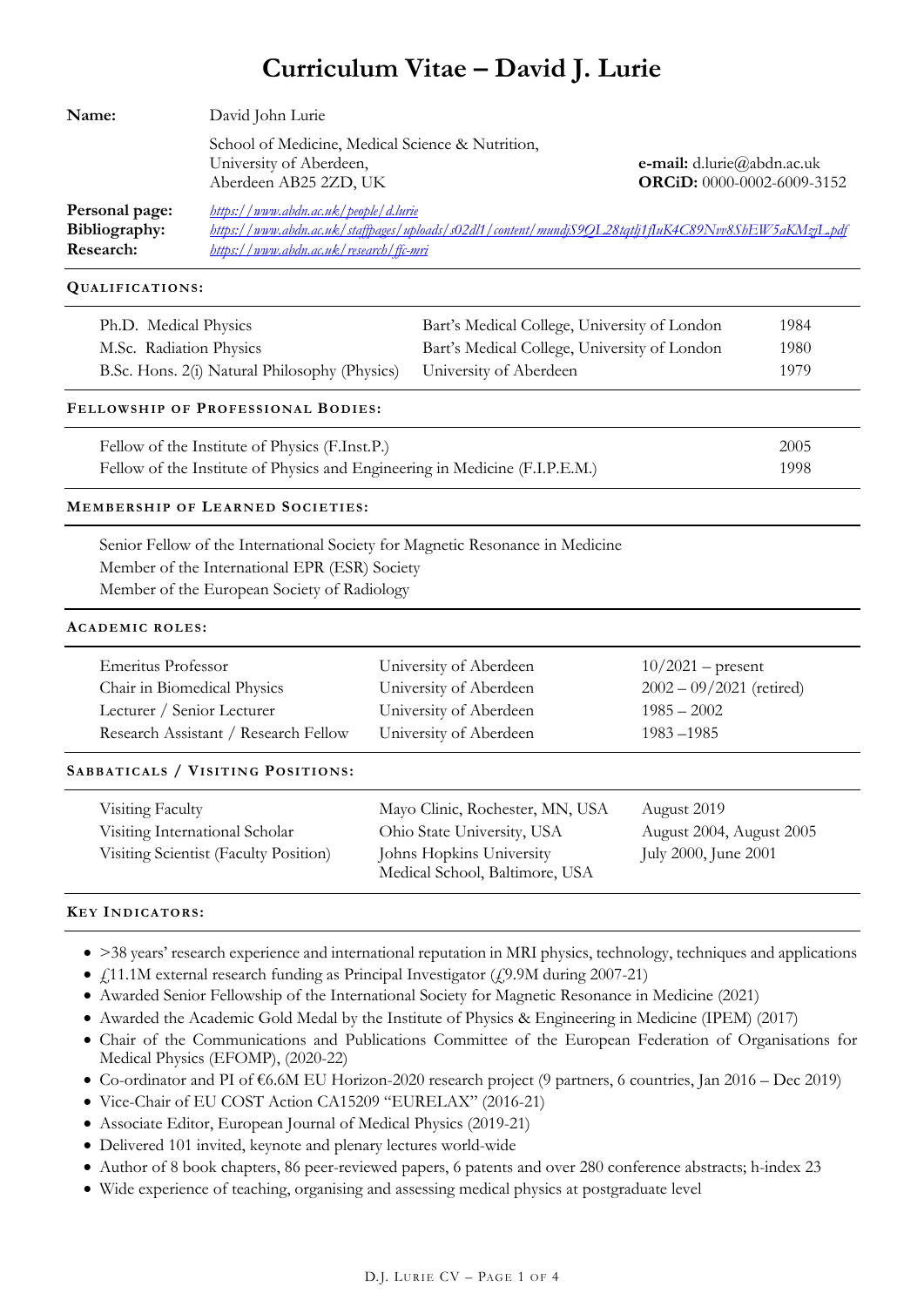# **RESEARCH INTERESTS :**

I retired in October 2021, having worked in magnetic resonance imaging technology and applications since 1983.

In 1987 I demonstrated a new method of imaging free radicals called Proton-Electron Double-Resonance Imaging (PEDRI) which combines electron spin resonance (ESR) with MRI. My 1988 paper on PEDRI has been cited 172 times (Lurie et al., J.Magn.Reson. **76**, 366-370 (1988); DOI: 10.1016/0022-2364(88)90123-0).

During the last 15 years of my career, my research concentrated on Fast Field-Cycling MRI (FFC-MRI). Standard MRI scanners operate at a single magnetic field, but FFC-MRI scanners have the ability to switch magnetic field rapidly during a scan, thereby obtaining information on the variation of the NMR relaxation times with magnetic field strength. Results indicate that this can provide a valuable new contrast mechanism for clinical MRI. In 2015 a consortium of seven research laboratories and two companies, coordinated by me, secured  $\epsilon$ 6.60m ( $\epsilon$ 5.92m) from the European Union's Horizon 2020 scheme to develop FFC-MRI as a clinical imaging modality; the "IDentIFY" project ran for 4 years from January 2016.

# **GRANTS AWARDED DURING LAST 10 YEARS :**

| <b>Awarding Body</b>                           | Title                                                                                             | Applicants<br>(PI shown in <b>bold</b> type)                              | Duration                                  | Amount<br>Awarded     |
|------------------------------------------------|---------------------------------------------------------------------------------------------------|---------------------------------------------------------------------------|-------------------------------------------|-----------------------|
| Arthritis Research UK                          | Assessment of Fast Field-Cycling MRI for the<br>Imaging of Articular Cartilage and Osteoarthritis | G.P. Ashcroft, D.J. Lurie,<br>T.W. Redpath, T. Ahearn, et al.             | 27 months from<br>November 2011           | £190,832              |
| <b>EPSRC</b>                                   | A UK Magnetic Resonance Basic Technology<br>Centre for Doctoral Training (UK-MRBT-CDT)            | M. Newton (Warwick),<br>D.J. Lurie, G. Smith, et al.                      | 84 months from<br>April 2011              | $\sqrt{1.98M}$        |
| <b>EPSRC</b>                                   | Field-Cycling Add-on for Clinical MRI Scanners                                                    | D.J. Lurie                                                                | 12 months from<br>January 2012            | £199,618              |
| <b>EPSRC</b>                                   | Zero-Field MRI to Enhance Diagnosis of<br>Neurodegeneration                                       | D.J. Lurie, L.M. Broche,<br>C. Counsell, G. Riedel, A. Murray             | 43 months from<br>February 2013           | 4.979,173             |
| <b>DSTL</b>                                    | Sensitivity Enhancement Techniques for Magnetic<br>Resonance (Phases 1 and 2)                     | D.J. Lurie                                                                | 19 months during<br>2013-16               | £189,256              |
| European Union<br>Horizon 2020                 | Improving Diagnosis by Fast Field-Cycling MRI<br>(IDentIFY)                                       | D.J. Lurie (Coordinator of 9-<br>centre collaborative project)            | 48 months from<br>January 2016            | 4.5.69M<br>(66.60M)   |
| Wellcome Trust ISSF                            | Preparatory work towards novel breast-scanning<br>technology using Fast Field-Cycling MRI         | D.J. Lurie, L.M. Broche, Y.<br>Masannat, T. Gagliardi, S.D. Heys          | 6 months from<br>December 2017            | f(19,773)             |
| Wellcome Trust ISSF                            | Feasibility of Recruiting an Early Scottish Knee<br>Osteoarthritis cohort (FRESKO)                | C. De Bari, R. Hollick, D.J. Lurie,<br>L.M. Broche, G. Macfarlane, et al. | 6 months from<br>June 2019                | f19,800               |
| <b>DSTL</b>                                    | Magnetic Resonance Techniques for Explosives<br>Detection                                         | D.J. Lurie                                                                | 14.5 months total in<br>2017, 2018 & 2019 | $f$ 134,963           |
| European Union<br>Horizon 2020<br>"ATTRACT"    | Monitoring Tissue Implants by Field-Cycling MRI<br>of Quadrupolar-Peak Contrast Agents (QP-MRI)   | S. Geninatti-Crich (Turin),<br>D.J. Lurie, L.M. Broche                    | 12 months from May<br>2019                | 4.89,183<br>€100,000) |
| Chief Scientist Office,<br>Scottish Government | Proving the Utility of Fast Field Cycling MRI in<br>stroke and small vessel disease (PUFFINS)     | M.J. Macleod, D.J. Lurie, L.M.<br>Broche, et al.                          | 24 months from<br>April 2020              | £299,590              |
| <b>British Heart</b><br>Foundation             | The Next Leap in Cardiac MRI: Cycling the Field                                                   | D. Dawson, D.J. Lurie, L.M.<br>Broche, P.J. Ross, H. Abbas                | 36 months from<br>August 2020             | $\sqrt{.300,765}$     |
| Sir Jules Thorn<br>Charitable Trust            | Infrastructure Proposal: Power supply unit for new<br>FFC MRI scanner (equipment funding)         | D.J. Lurie                                                                | 2021                                      | £270,000              |

During my career I was awarded a total of  $f_{11.1M}$  as Principal Investigator.

# **INVITED LECTURES AT CONFERENCES AND WORKSHOPS:**

I have given 101 lectures as a Plenary, Keynote or Invited speaker, including the following during recent years:

- **April 2019:** Invited lecture at Annual Intl. Meeting of the Royal Society of Chemistry EPR Group, Glasgow, UK.
- **June 2019:** "IPEM John Mallard lecture" at UK Imaging & Oncology Congress, Liverpool, UK.
- **June 2019:** Invited lecture at the AMPERE NMR School, Zakopane, Poland.
- **August 2019:** Invited lecture at the Workshop on Low Field Magnetic Resonance, NIST, Boulder, CO, USA.
- **November 2019**: Invited lecture at the Italian Association of Medical Physics workshop on "New Challenges of Medical Physics", Matera, Italy.
- **November 2020**: Invited lecture at annual meeting of the Scottish Radiological Society (online).
- **March 2021**: Plenary lecture at 18<sup>th</sup> Intl. School-Conference on Magnetic Resonance & its Applications (online).
- **May 2021**: 2 invited educational lectures and 1 invited scientific lecture at the ISMRM 29th Meeting (online).
- **June 2021**: Invited lecture at the AMPERE NMR School (online).
- **July 2021**: Invited lecture at the 17<sup>th</sup> EUROMAR conference (online).
- **August 2021**: Invited lecture at the 22nd ISMAR-APNMR conference (online).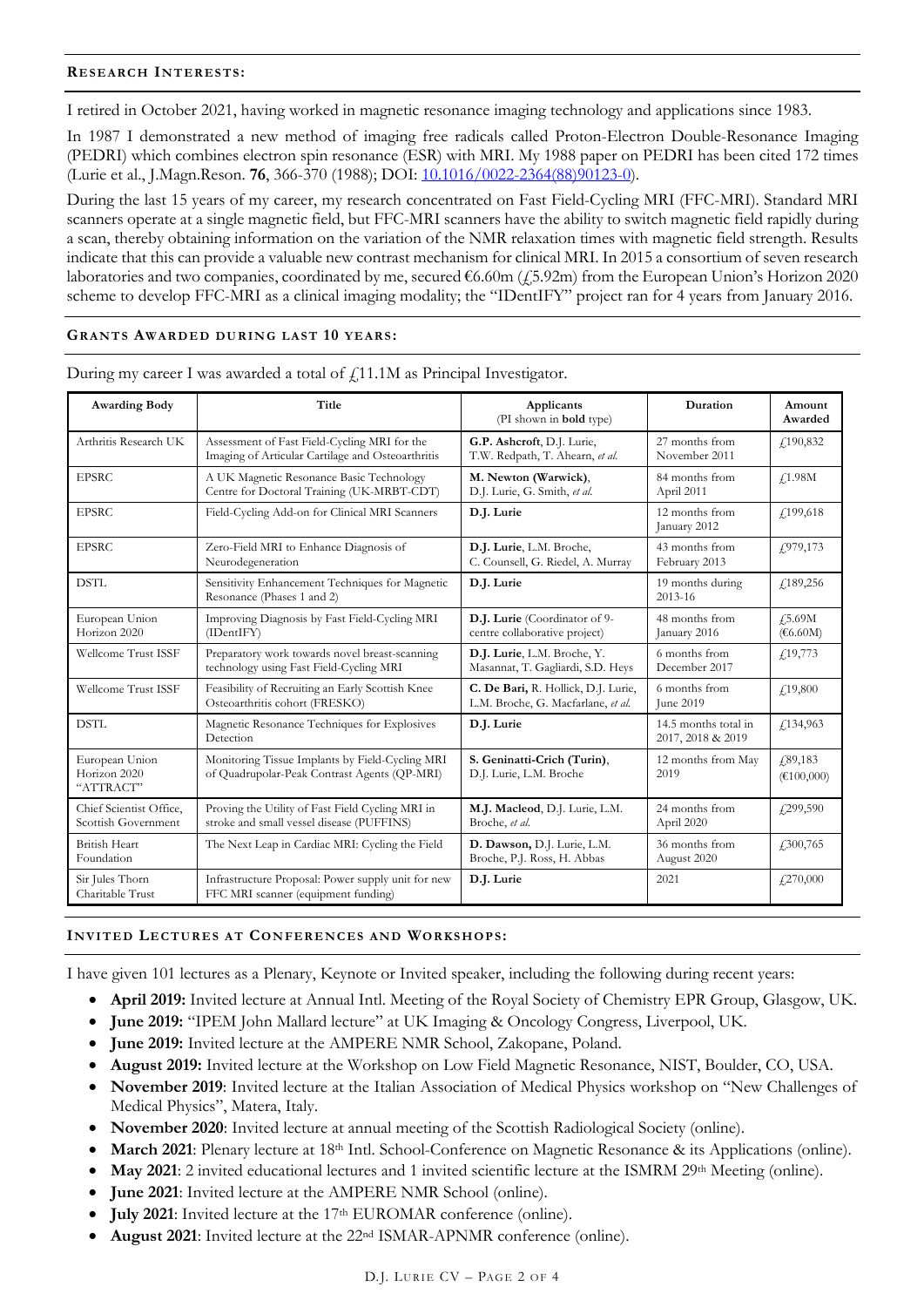# **PUBLIC-ENGAGEMENT ACTIVITIES :**

- **October 2015:** I gave an invited public lecture on MRI in the series "Meet the Expert: James Clerk Maxwell & Electromagnetism" at Aberdeen Science Centre.
- **April 2016:** Invited to lecture on MRI physics to senior pupils at Belfast High School, Northern Ireland.
- May 2017: "The Hidden World of MRI" public lecture at the annual May Festival in Aberdeen.
- **October 2017**: "MRI scanning: a magnetic window to the body" public lecture in the Café Scientifique series (Waterstone's bookshop, Aberdeen).
- **April 2019:** "Stuff Worth Knowing: The Science of MRI" public lecture at Aberdeen Science Centre.
- **July 2019:** "Cell Block Science" engagement event on magnetism and MRI at HM Prison Grampian, Peterhead.
- **February 2022:** Invited talk at Aberdeen Probus Club, "MRI scanning: Aberdeen's role past, present and future".

# **AWARDS :**

- **2017**: Academic Gold Medal of the Institute of Physics and Engineering in Medicine (IPEM the UK professional body for Medical Physics), for "outstanding contribution to the advancement of academic practice".
- **2021:** Senior Fellowship of the International Society for Magnetic Resonance in Medicine (ISMRM), for "significant and substantial contribution to research in a field within the Society's purposes".

# **EXTERNAL COMMITTEE MEMBERSHIP:**

- **2001-08**: Member of the Board of the Royal Society of Chemistry's ESR Group.
- **2007-present**: Member of the Fellowship Panel of the Institute of Physics.
- **2009-13**: Member of the Healthcare Science Advisory Committee (NHS Education for Scotland).
- **2013-present**: Member of Research Degrees Committee of the University of the Highlands & Islands, UK.
- **2014-17:** Member (Chair in 2017), Physics in Radiology subcommittee of the European Congress of Radiology.
- **2016-21:** Vice-Chair of EU COST Action CA15209, "European Network on NMR Relaxometry".
- **2018-19:** Member of the Programme Planning Committee of the European Congress of Radiology.
- **2017:** Scientific Chair of the European School for Medical Physics Experts (MRI), held in Prague (July 2017).
- **2017-18:** Member of Scientific Committee of the 2nd European Congress of Medical Physics (ECMP 2018), held in Copenhagen (August 2018).
- **2019-21:** member of Planning Committee of the 3rd European Congress of Medical Physics (ECMP 2020), originally planned for Turin, Italy, but took place as an online event (June 2021).
- **2019-20:** Vice-chair of Course Accreditation Committee of IPEM.
- **2020- February 2022**: Chair of Communications and Publications Committee of the European Federation of Organisations for Medical Physics (EFOMP) (Previously Vice-Chair of committee, from 2019.)
- **2021**-22: member of Planning Committee of the 4th European Congress of Medical Physics (ECMP 2022), Dublin, Ireland (August 2022).

# **EDITORIAL RESPONSIBILITIES :**

- **2018-19:** Guest Editor of Special Issue of the European Journal of Medical Physics (Physica Medica)
- **2019-21:** Associate Editor of the European Journal of Medical Physics (Physica Medica)

# **TEACHING AND SUPERVISION:**

- For over 30 years I lectured on MRI physics to students on the University of Aberdeen's MSc and programmes in Medical Physics.
- I have supervised 15 Ph.D. students, who successfully graduated. I currently supervise one Ph.D. student.
- From 1994 to 2005 I organised and lectured on our Department's annual Aberdeen Summer School on Magnetic Resonance Imaging (a week-long residential course with participants from around the world).
- In 1996, 2003, 2006 and 2013 I co-organised Schools on MRI at Khon Kaen University, Thailand.
- From 1999-2009 I lectured on the annual Training Course in Magnetic Resonance Imaging and Spectroscopy, held at the Royal Marsden Hospital, Sutton, Surrey, under the auspices of IPEM.
- In 2018 I delivered 15 hours of training on MRI Physics for the Institute of Advanced Allied Health Studies of the Hong Kong Hospital Authority. My lectures were attended by approximately 80 health professionals.

# **EXTERNAL EXAMINING AND ASSESSMENT:**

• External Examiner for PhDs on many occasions, in person at Universities in the UK, Finland and the